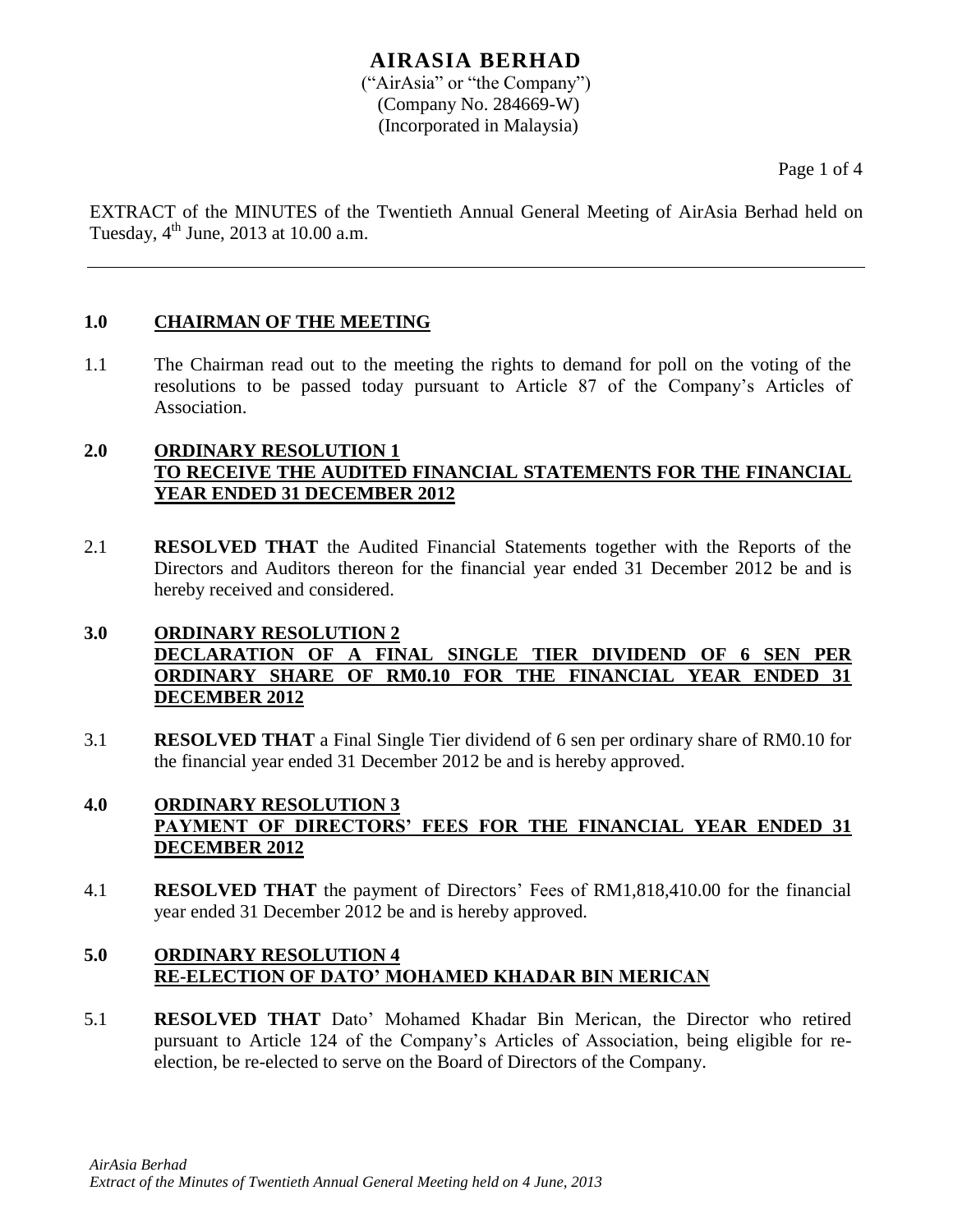#### **AIRASIA BERHAD** ("AirAsia" or "the Company") (Company No. 284669-W) (Incorporated in Malaysia)

# **6.0 ORDINARY RESOLUTION 5 RE-ELECTION OF DATO' FAM LEE EE**

6.1 **RESOLVED THAT** Dato' Fam Lee Ee, the Director who retired pursuant to Article 124 of the Company's Articles of Association, being eligible for re-election, be re-elected to serve on the Board of Directors of the Company.

# **7.0 ORDINARY RESOLUTION 6 PROPOSAL TO RETAIN DATO' FAM LEE EE AS INDEPENDENT NON - EXECUTIVE DIRECTOR**

7.1 **RESOLVED THAT** subject to the passing of Ordinary Resolution 5, authority be and is hereby given to Dato' Fam Lee Ee who has served as an Independent Non-Executive Director of the Company for a cumulative term of approximately nine years, to continue to serve as an Independent Non-Executive Director of the Company.

# **8.0 ORDINARY RESOLUTION 7 RE-ELECTION OF CIK AIREEN OMAR**

8.1 **RESOLVED THAT** Cik Aireen Omar, the Director who retired pursuant to Article 129 of the Company's Articles of Association, being eligible for re-election, be re-elected to serve on the Board of Directors of the Company.

# **9.0 ORDINARY RESOLUTION 8 RE-APPOINTMENT OF AUDITORS**

9.1 **RESOLVED THAT** Messrs PricewaterhouseCoopers be hereby appointed as Auditors of the Company and to hold office until conclusion of the next Annual General Meeting at a fee to be determined by the Board of Directors.

# **10.0 SPECIAL BUSINESS – ORDINARY RESOLUTION 9 AUTHORITY TO ALLOT SHARES PURSUANT TO SECTION 132D OF THE COMPANIES ACT, 1965**

10.1 **RESOLVED THAT** pursuant to Section 132D of the Companies Act, 1965 and subject to the approval of relevant authorities, the Directors be and are hereby empowered to issue shares in the Company from time to time and upon such terms and conditions and for such purposes as the Directors may, in their absolute discretion, deem fit provided that the aggregate number of shares issued pursuant to this resolution does not exceed 10% of the issued share capital of the Company for the time being and that the Directors be and also empowered to obtain approval for the listing of and quotation for the additional shares so issued on the Main Market of Bursa Malaysia Securities Berhad **AND THAT** such authority shall continue in force until the conclusion of the next Annual General Meeting of the Company.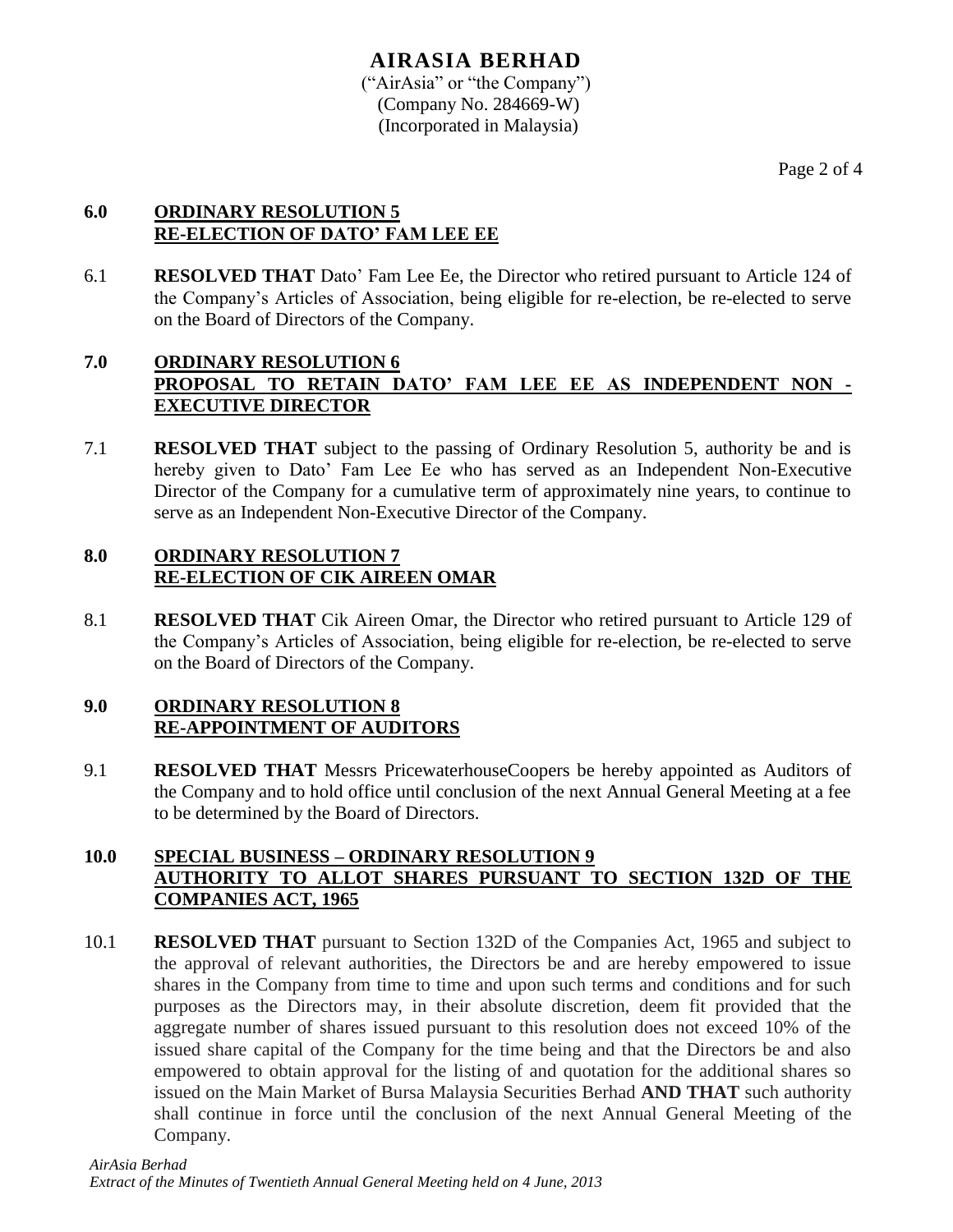#### **AIRASIA BERHAD** ("AirAsia" or "the Company") (Company No. 284669-W) (Incorporated in Malaysia)

Page 3 of 4

#### **11.0 SPECIAL BUSINESS – ORDINARY RESOLUTION 10 PROPOSED RENEWAL OF EXISTING SHAREHOLDERS' MANDATE AND NEW SHAREHOLDERS' MANDATE FOR RECURRENT RELATED PARTY TRANSACTIONS OF A REVENUE OR TRADING NATURE**

- 11.1 **RESOLVED THAT** approval be and is hereby given for the renewal of the existing shareholders' mandate and new shareholders' mandate for the Company to enter into recurrent related party transactions of a revenue or trading nature with the related parties ("**Recurrent Related Party Transactions**") as set out in Section 2.3 of the Circular to Shareholders dated 13 May 2013 (**"the Circular"**), subject further to the following:
	- (i) the Recurrent Related Party Transactions are entered into in the ordinary course of business which are necessary for the day-to-day operations and are on terms which are not more favourable to the related parties than those generally available to the public, and the Recurrent Related Party Transactions are undertaken on arm's length basis and on normal commercial terms which are not to the detriment of the minority shareholders of the Company;
	- (ii) the disclosure is made in the annual report of the breakdown of the aggregated value of the Recurrent Related Party Transactions conducted pursuant to the shareholders' mandate during the financial year, amongst others, based on the following information:
		- (a) the type of Recurrent Related Party Transactions made; and
		- (b) the names of the related parties involved in each type of the Recurrent Related Party Transaction made and their relationship with the Company;
	- (iii) the shareholders' mandate is subject to annual renewal and this shareholders'

mandate shall only continue to be in full force until:

- (a) the conclusion of the next AGM of the Company following the AGM at which this shareholders' mandate is approved, at which time it will lapse, unless by a resolution passed at the next AGM, such authority is renewed;
- (b) the expiration of the period within which the next AGM after the date is required to be held pursuant to Section 143(1) of the Companies Act, 1965 ("Act") (but shall not extend to such extension as may be allowed pursuant to Section 143(2) of the Act); or
- (c) revoked or varied by resolution passed by the shareholders of the Company in a general meeting,